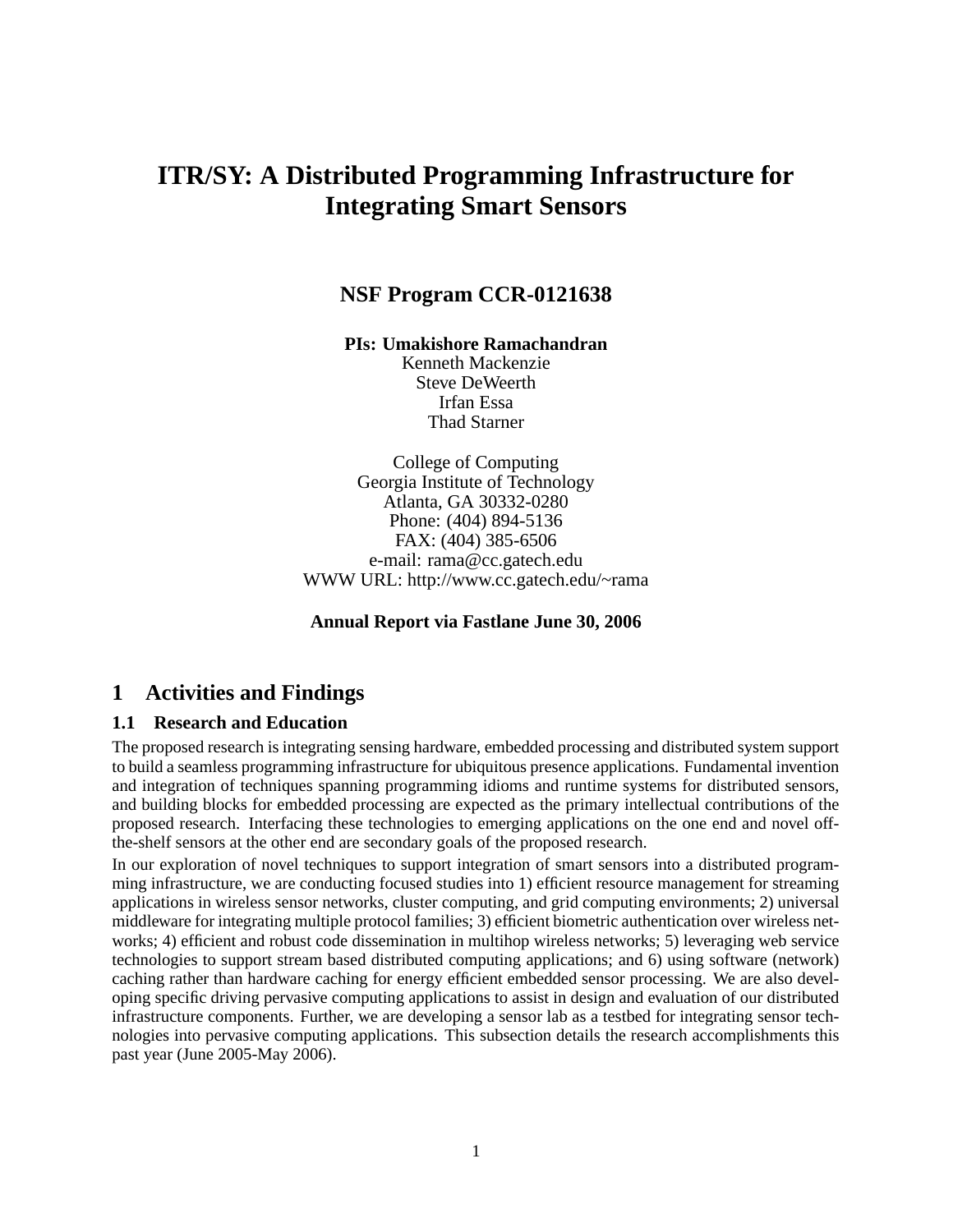#### **1.1.1 Distributed Systems Technologies**

**Dynamic Data Fusion for Future Sensor Networks.** DFuse [16] is an architectural framework for dynamic application-specified data fusion in sensor networks. It bridges an important abstraction gap for developing advanced fusion applications that takes into account the dynamic nature of applications and sensor networks. Elements of the DFuse architecture include a fusion API, a distributed role assignment algorithm that dynamically adapts the placement of the application task graph on the network, and an abstraction migration facility that aids such dynamic role assignment. Experimental evaluations show that the API has low overhead, and simulation results show that the role assignment algorithm significantly increases the network lifetime over static placement.

**Distributed Garbage Collection Algorithms for Timestamped data.** A journal version of our work with garbage collection issues in Stampede is to appear in IEEE Transactions on Parallel and Distributed Systems [15]. There is an emerging class of interactive multimedia applications that deal with stream data from distributed sources. Indexing the data temporally facilitates ordering individual streams as well as correlating items from different streams. *Stampede* programming system organizes stream data into *channels* that are distributed, synchronized data structures containing timestamped items. A Stampede program is a data flow graph of threads and channels. Stampede semantics for the channels allow concurrent access from multiple threads for input and output. While a channel holds timestamped items, the semantics do not place any restriction on either the order of production or consumption of these items. Further, there is no necessity that the timestamps of the items in a channel be contiguous. These flexibilities are required due to the dynamic and parallel structure of stream-oriented applications targeted by the Stampede system. Under these circumstances, a key issue is the "garbage collection" (GC) of channel items. In this paper we present and compare three different GC algorithms: (1) REF is a simple algorithm that keeps a reference count on individual items; (2) TGC is a distributed algorithm for computing a *global* low water-mark for timestamp values of interest in the entire application; and (3) DGC is another distributed algorithm that uses information about the dependencies between the producers and consumers of data streams to compute a low water mark *local* to each node of the data flow graph. DGC can simultaneously eliminate garbage from channels and unneeded computations from threads. In tests performed using an interactive application, DGC enjoys nearly 30% reduction in the application memory footprint compared to TGC and REF. DGC and REF are also shown to be more scalable compared to TGC.

**MediaBroker++.** MediaBroker is a distributed framework designed to support pervasive computing applications. Key contributions of MediaBroker are efficient and scalable data transport, data stream registration and discovery, an extensible system for data type description, and type-aware data transport that is capable of dynamically transforming data en route from source to sinks. Specifically, the architecture consists of a transport engine and peripheral clients and addresses issues in scalability, data sharing, data transformation and platform heterogeneity.

Continuing from our work reported in the 2003-2004 and 2004-05 annual reports, we have developed *MediaBroker++: Pervasive Computing Middleware for Dynamic Injection, Composition, and Execution of Stream Transformations*. MediaBroker++ is a middleware system that caters to the dynamic needs of applications in a distributed pervasive computing environment. The target environment consists of a wide variety of devices (such as cameras, microphones, and display devices) that act as producers and consumers of stream data, interacting with one another, with the environment, and distributed applications that use them. The MediaBroker++ architecture encompasses several elements. A type server allows clients to dynamically add and remove various data types as well as inject transformation code that operates on the streams 0owing through the system. Upon request from a client, the system dynamically composes the set of transforms (orchestrating the plumbing to get the streams to the transforms) to satisfy the request. The system can handle multiple requests simultaneously. A transformation engine serves as a logical entity that is responsible for the creation and management of the execution environments for the transforms (called transformation environments) on the available computing resources. A scheduler, in concert with the transformation engine, executes the transformations as they become ready to run on the available resources. Upon dispatch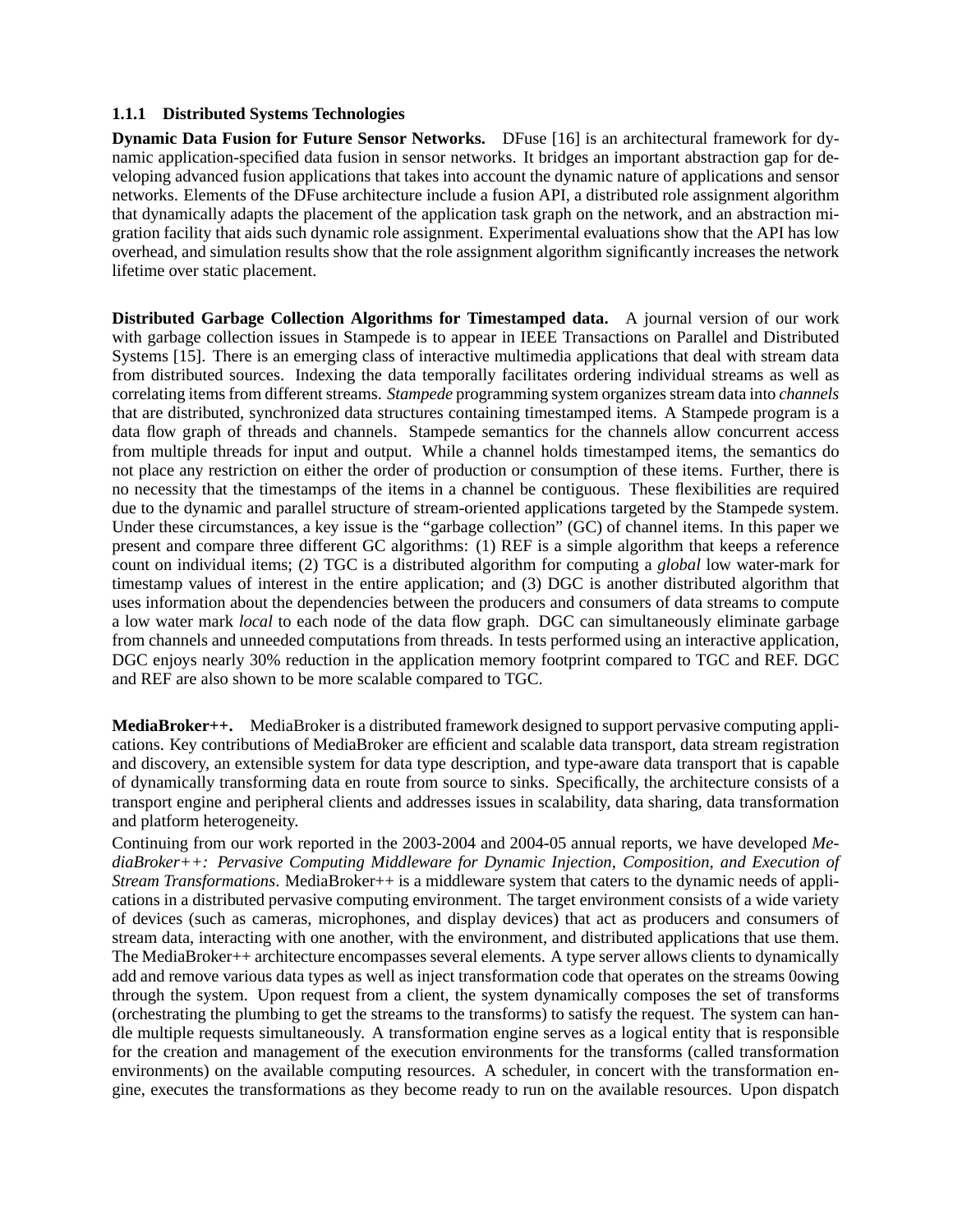by the scheduler, each transformation environment, working independently, /rst retrieves the corresponding transformation code from the type server and then computes and returns the result, possibly enabling other transforms to become ready for execution. The scheduler generates tree-structured query plans, utilizes a post-order tree serialization algorithm, and monitors and assigns the ready transforms to the available transformation environments for execution.

MediaBroker++ [18] has garnered a significant amount of attention from the research community. In particular, there is a strong interest in collaborating with UCI's RESCUE project to use MediaBroker++ as the underlying system infrastructure for the application oriented research being pursued in that project.

**SensorStack.** Wireless Sensor Networks are deployed in demanding environments, where application requirements as well as network conditions may change dynamically. Thus the protocol stack in each node of the sensor network has to be able to adapt to these changing conditions. Historically, protocol stacks have been designed with strict layering and strong interface between the layers leading to a robust design. However, crosslayer information sharing could help the protocol modules to make informed decisions and adapt to changing environmental conditions. There have been ad hoc approaches to facilitating cross-layer cooperation for adaptability. However, there has been no concerted effort at providing a uniform framework for crosslayer adaptability that preserves the modularity of a conventional protocol stack. We present a novel service, information exchange service (IES), as a framework for cross-module information exchange. IES is a centrally controlled bulletin-board where different modules can post available data, or request for useful information, and get notified when the information becomes available. IES is integrated into a proposed SensorStack architecture that preserves the stackability of the protocol layers while facilitating adaptability. IES has been implemented in TinyOS and Linux, to show both the feasibility of the design as well as demonstrate the utility of cross-layering to increase application longevity. *SensorStack* [7] is a research we have undertaken to provide system support for cross-layering in sensor network stack.

A provisional patent has been filed for this research as well [6].

**Packet Delivery in Sensor Networks.** The PI, working with Professor Mostafa Ammar and a student has been exploring issues with respect to the reliability of packet delivery in dense wireless sensor networks [20].

Wireless sensor networks (WSN) built using current Berkeley Mica motes exhibit low reliability for packet delivery. There is anecdotal evidence of poor packet delivery rates from several field trials of WSN deployment. All-to-one communication pattern is a dominant one in many such deployments. As we scale up the size of the network and the traffic density in this communication pattern, improving the reliability of packet delivery performance becomes very important. This study is aimed at two things. Firstly, it aims to understand the factors limiting reliable packet delivery for all-to-one communication pattern in dense wireless sensor networks. Secondly, it aims to suggest enhancements to well-known protocols that may help boost the performance to acceptable levels. We pick three protocols, namely, Flooding, AODV, and Geographic routing as candidates for this study. We first postulate the potential reasons hampering packet delivery rates with current CSMA-basedMAC layer used by the radios deployed in WSN. We then propose a set of enhancements that are aimed to mitigate the ill-effects of these factors. Using TOSSIM, we perform a detailed study of these protocols and the proposed enhancements. This study serves several purposes. First, it helps us to quantify the detrimental effects of these factors. Second, it helps us to quantify the extent to which our proposed enhancements improves packet delivery performance. Concretely, we show that using Geographic routing in a WSN with 225 nodes spread over 150 feet x 150 feet, the proposed enhancements yield a 23-fold improvement in packet delivery performance over the baseline. Further, the enhancements result in fairness (measured by the number of messages received from each node at the destination). Lastly, we show that the overhead (in terms of retransmissions, acknowledgement messages, and control messages) is reasonable.

#### **1.1.2 Sensor Technologies: Heterogeneous Wireless Sensor Network**

We have created a heterogeneous wireless sensor network (HWSN) testbed consisting of Berkeley Mica-2 motes, skiffs, iPAQs, and Stargates. The Stargate nodes serve as a gateway between the low bandwidth net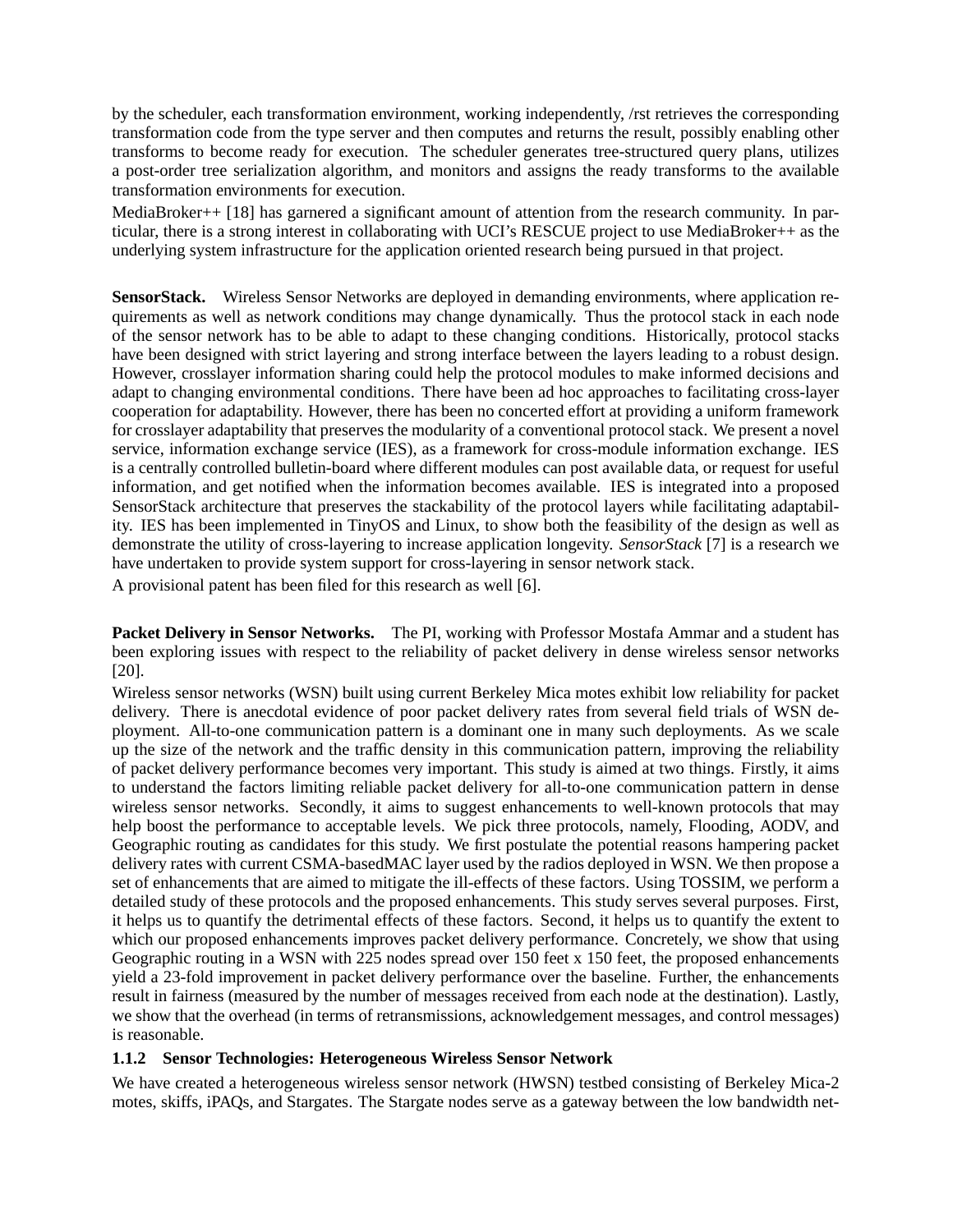work (Chipcon radio) consisting of the Mica-2 motes, and the high bandwidth network (802.11) consisting of the skiff nodes and the iPAQs.

This testbed serves as a platform for experimenting with applications such as video-based surveillance using the distributed systems technologies we have developed in this project. More importantly, we wish to solve system issues and network protocol issues for HWSN.

#### **1.1.3 Sensor Technologies: RFID Testbed**

We are also creating an RFID testbed. We will use this testbed to explore system support for reliable RFID deployment. The reliability of RFID systems depends on a number of factors including RF interference, deployment environment, configuration of the readers, and placement of the readers and the tags. While the RFID technology is improving rapidly, a reliable deployment of this technology is still a significant challenge thus impeding a wide-spread adoption.

Our research is focused on evolving system software solutions for achieving highly reliable deployment that takes into account all the sources of inherent unreliability in the underlying RFID technology. The output from this research is both to serve a diagnostic and a prescriptive role. The deliverables from our research to a system administrator are two-fold: (1) diagnosis of the sources of unreliability in an existing deployment; and (2) prescription for a new deployment given the environmental conditions.

#### **1.1.4 Textbook Development**

In previous reports, we have discussed a course the PI (Ramachandran) has developed and teaches, CS 2200: An introduction to systems and networks. This is a novel approach to teaching a first course in systems in an integrated fashion combining the hardware and software issues in one introductory course. Due to its novelty, there is no textbook that serves the purpose for this course. In Spring 2005, the PI (Ramachandran) wrote a comprehensive set of notes for this course. In Spring 2006, he has signed a contract with Addison-Wesley to have the book published as a textbook [17].

#### **1.2 Training and Development**

Needless to say, graduate students pursuing their doctorate are the primary focus of training and development. Recent graduates from our group partially funded by this ITR grant include Matt Wolenetz (Microsoft, Redmond), Sameer Adhikari (Intel, Portland), Zack Kurmas (Grand Valley State University, Michigan), Arnab Paul (Intel, Portland), and Josh Fryman (Intel, Portland). Four students (Nissim Harel, Namgeun Jeong, Bikash Agarwalla, and Rajnish Kumar) are in the final stages of their dissertation research and are expected to graduate in August/September timeframe.

The PI (Ramachandran) has been involving his senior graduate students in developing ideas and partially writing proposals for funding agencies such as NSF to prepare them for the road ahead when they graduate. He also tried a new experiment these past two years. For the conferences(such as PerCom 2005 and 2006) on which he served as a program committee member, he created a mock program committee with his graduate students. One of them (usually the senior most graduate student) serves as the PC chair; distributes the papers to the graduate students for review; collects the feedback and conducts a mock PC meeting going over the papers, rank ordering them, and making recommendations of accept/reject. Of course, I supervise the whole process. This has been a great hit with his graduate students since it gives them a first hand experience of how such meetings are run and how decisions are made in conference program committees.

We continue to attract bright and interested graduates and undergraduates to research projects in our group. Undergraduate participation in research within the College is facilitated by the excellent UROC program (www.cc.gatech.edu/program/uroc), coordinated by Professor Amy Bruckman. A variety of institute-wide programs are also available (www.undergraduateresearch.gatech.edu) including a special fund sponsored by the president of Georgia Tech (PURA) and several NSF-sponsored projects. We were pleased to support several undergraduates on our ITR-related projects during Summer/Fall 2005 and Spring/Summer 2006. They were: Ryan Juang (MediaBroker), Seth Horrigan (MediaBroker), Gabriel Heim (Heterogeneous Wireless Sensor Networks), Charles Reiss (Heterogeneous Wireless Sensor Networks), Puyan Lotfi (Heterogeneous Wireless Sensor Networks), Scott Gilliland (Heterogeneous Wireless Sensor Networks), Paolo Rugero Mentonelli (System support for RFID), Echezona C. Ukah (System support for RFID), and David Worsham (System support for RFID). For details of the PURA program, along with a list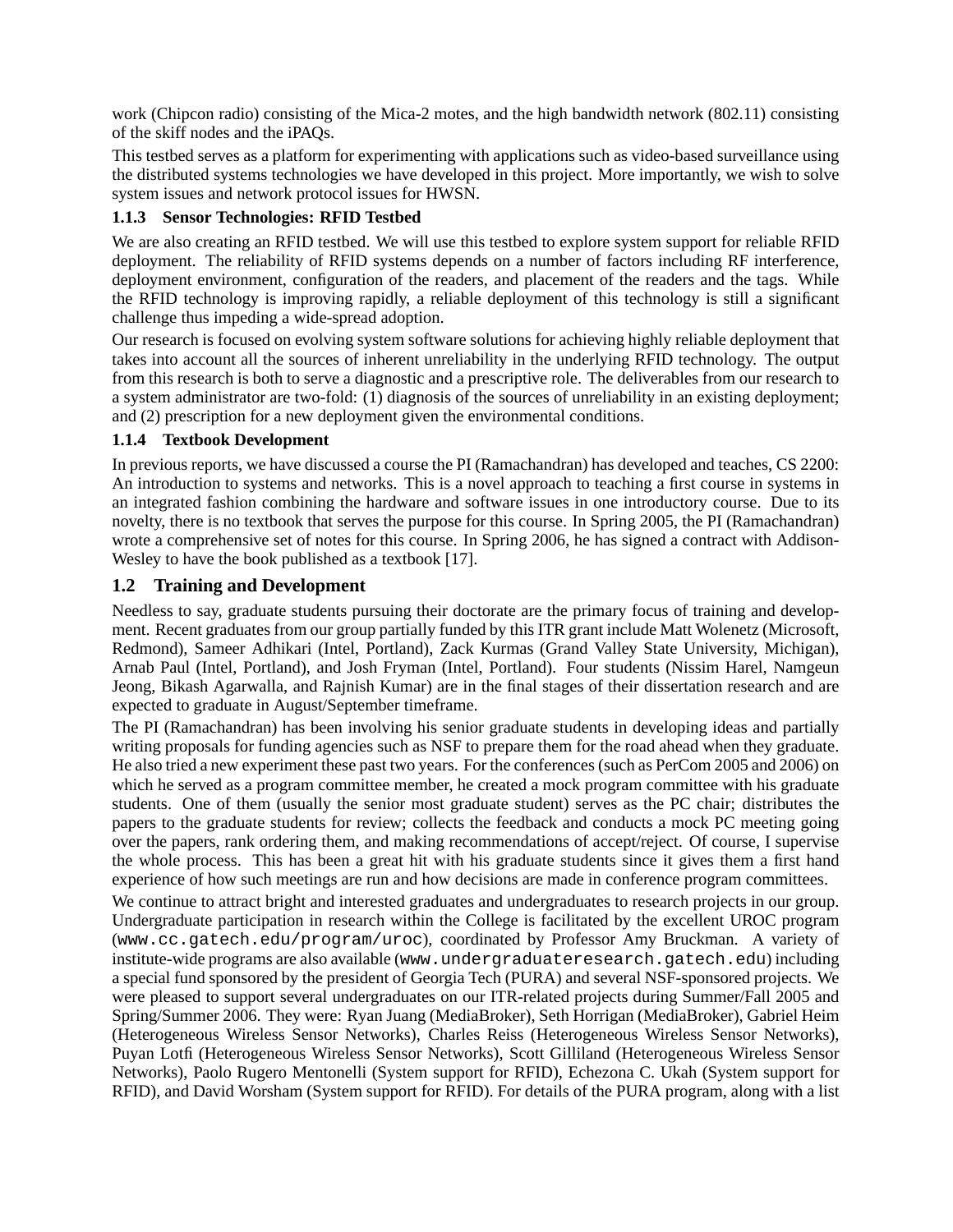of recipients, see the website.

Many of the ongoing ITR-related projects are partially staffed by students working in the context of the Systems Hackfest. This is a group of undergraduates who participate in various research projects for pay, course credit, or just for fun. Hackfest is supervised by Research Scientist Phil Hutto and runs throughout the year. Summer sessions are most productive and have recently involved 6-10 students. Students meet briefly in a weekly session to report progress and plan milestones for the coming week. The group meeting allows cross-fertilization of project ideas and helps to educate the students. In addition, it provides an opportunity for group brainstorming on design and debugging issues. Weekly project meetings are focused on specific research tasks and often involve relevant faculty, grad students and staff.

During the last year undergraduates have participated in the following projects: MediaBroker, Heterogeneous Wireless Sensor Networks, and RFID system support. We are also pleased by the number of undergraduates in our group who continue on to graduate study both here at Georgia Tech and at other top schools.

We believe the Hackfest is an excellent opportunity for initiating undergraduates into the form and substance of academic research. In addition, the size and maturity of the inter-related research efforts provides a fertile matrix for varied interactions and training. Each group – undergraduates, Masters students, PhD students, research scientists and senior faculty – have regular opportunities for cross-group interactions. For example, undergraduates can look to senior faculty for vision and research goals, to research scientists for design advice, to graduate students for technical assistance and literature questions, and to each other for day to day camaraderie.

### **1.3 Outreach**

Through the auspices of the Center for Experimental Research in Computer Systems (CERCS) we continue to invite and host key individuals from academia and commercial research labs engaged in complementary research. We have an industrial advisory board comprising of researchers from all the leading industries. We have two board meetings every year (one in the Fall is in conjunction with the NSF/IUCRC annual meeting), and one of the fixed items on the agenda during these meetings is a poster and demo session by the students. This serves as a great opportunity for students (graduate and undergraduate) working on this award to meet and discuss their research with leading researchers from industries.

#### **1.3.1 Inter-university Collaboration**

The PI (Ramachandran) has been continually exploring opportunity to export the technologies developed in this grant to other institutions to increase the impact of this work. Currently, we are actively exploring the following opportunity: The ITR RESCUE project (www.itr-rescue.org) has goals very similar to our ITR project but comes from an application perspective and is predicated on the availability of a distributed programming infrastructure for its success. Since the latter is exactly the focus of our ITR it seems like an opportunity for a fruitful partnership. We have been discussing with Professors Sharad Mehrotra (PI on the RESCUE project), Ramesh Jain, and Nalini Venkatasubramanian of UCI, plans to make this opportunity real by exchanging students and/or research scientists to put their applications on top of our distributed systems infrastructure.

#### **1.3.2 Technology Transfer**

The Stampede programming systems developed under the auspices of a companion NSF award is being used as the basis for a dynamic cluster scheduling framework for use in technical applications at the Federal Reserve Bank - Atlanta. Two PhD students, Namgeun Jeong and David Hilley, are working at FRB-Atlanta as year-round interns helping the economists at FRB to run their economic forecasting applications on highperformance clusters using this dynamic scheduling framework.

The Stampede programming model also served as an inspiration for the T-Streams programming model that Dr. Kath Knobe developed at HP Cambridge Research Lab. T-Streams is being used for supporting scientific applications on high performance clusters.

The DFuse fusion architecture developed under this award is receiving attention from different sources as a potential target for commercialization (www.dodtechmatch.com/DOD/Opportunities/SBIRView. aspx?id=A06-112). We are partnering with Reservoir Labs (www.reservoir.com) to explore such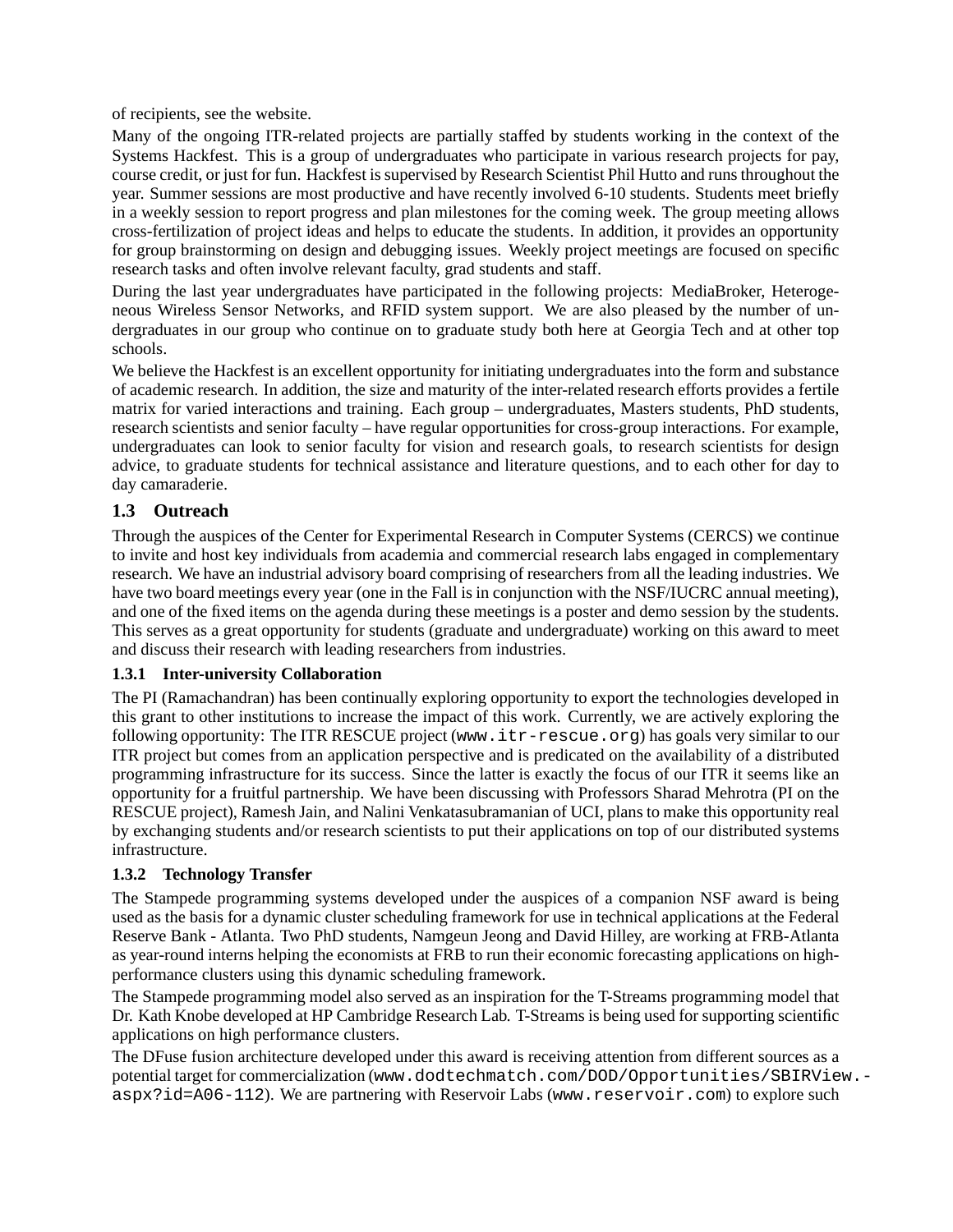an opportunity.

## **2 Publications and Products**

## **2.1 Publications**

See the references at the end of this document for publications that appeared in the period that covers this annual report.

## **2.2 Web Site**

Please visit the project web site at www.cc.gatech.edu/~rama/ubiq-presence/

## **3 Contributions**

The activities we are currently undertaking have resulted in a significant number of publications and software artifacts. These are listed in the references at the end of this report.

### **3.1 Human Resources**

Roughly 10 graduate students, 10 undergraduate students, 2 research scientists, and 1 visiting faculty member have been associated with this project during the period covered by this annual report.

## **3.2 Student Placement**

We continue to place student members of our research group in interesting project-related internships, graduate programs and industry jobs.

Undergraduate alumni of this project are now grad students at the following places:

- Gabriel Heim is starting his graduate work at Georgia Tech from Fall 2006.
- David Hilley is a PhD student working under Professor Ramachandran's tutelage as of Fall 2005.
- Ilya Bagrak is currently a graduate student at University of California, Berkeley. He received an honorable mention by the CRA for outstanding undergraduate and received an NSF and DOE graduate fellowship in 2004.
- Ansley Post is a graduate student at Rice University.
- Kirill Mechitov is a graduate student at UIUC.

Several students trained by this projects are sought after for pursuing internships in industries:

- PhD student Xiang Song spent the Summer and Fall of 2005 working with Dr. Raj Kumar at HP Labs in Palo Alto on grid infrastructure for "appliance computing." This is a continuation of the work he did for that group in Summer/Fall 2004.
- PhD student Rajnish Kumar interned at NEC labs.
- PhD student Dave Lillethun interned at Motorola labs.
- Professor Ramachandran has an ongoing relationship with the Federal Reserve Bank of Atlanta under which two graduate students are employed as interns year-round.
	- PhD student Namgeun Jeong has been interning with them since January 2004.
	- PhD student Hasnain Mandviwala worked since January 2004 until December 2005.

PhD student David Hilley worked from January 2006 to May 2006.

Some of the technologies developed through partial support from the ITR grant such as the Stampede system is being used as a dynamic cluster scheduling framework for running compute intensive applications developed by economists.

• PhD student Hasnain Mandviwala has been interning with Intel research since January 2006 to carry out collaborative research of the PI (Ramachandran) with Dr. Kath Knobe of Intel.

Recent alumni of this project include:

- Undergraduate Zachary Crowell finished his degree in Summer 2005 and joined Microsoft (this was enabled by an internship he did in the Summer of 2004);
- Yavor Angelov is pursuing his PhD under Professor Ramachandran while employed at Microsoft.
- Dr. Zachary Kurmas [9] graduated in December 2004, and has taken up the position of Assistant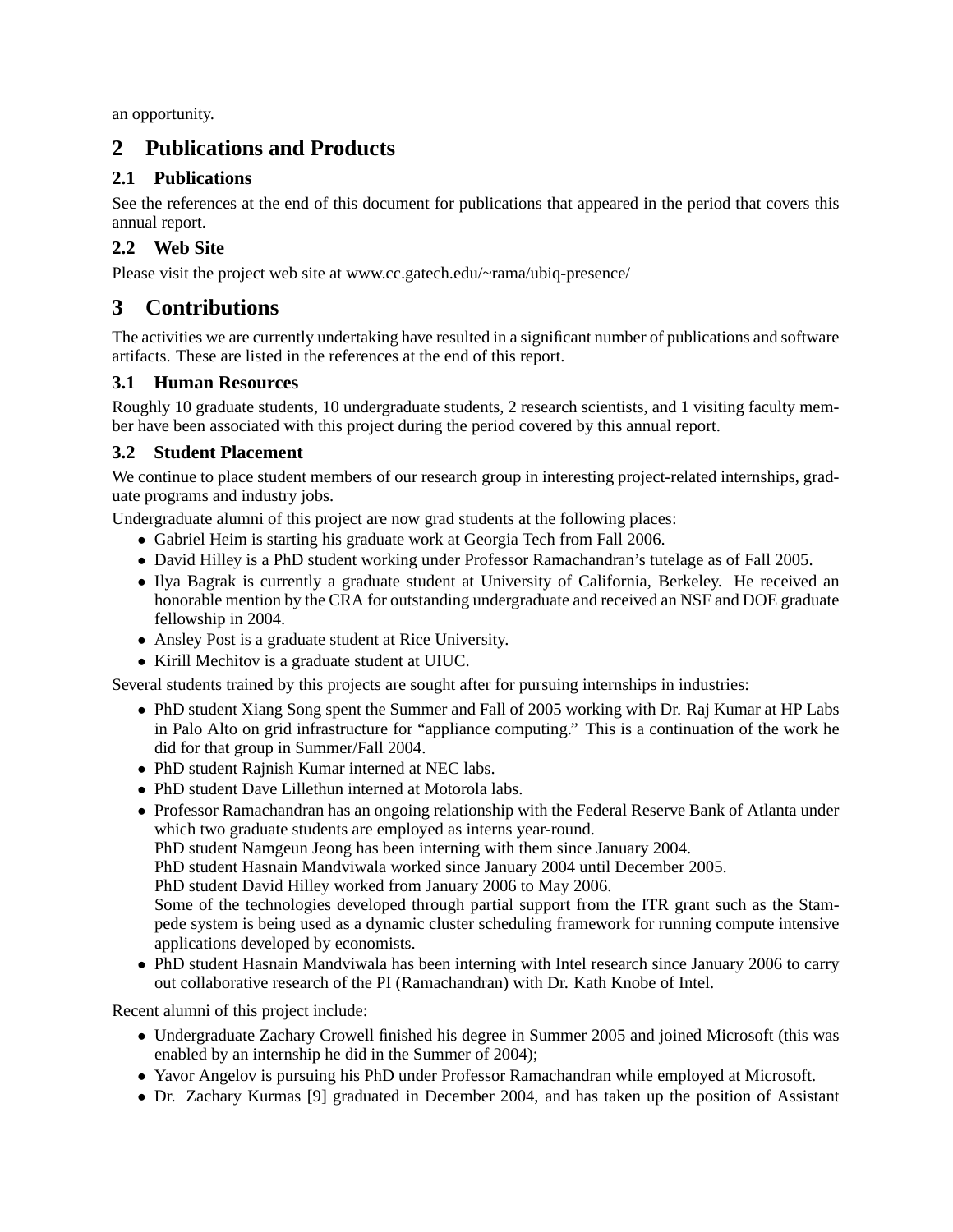Professor, Department of Computer Science & Information Systems, Grand Valley State University, Michigan.

- Dr. Sameer Adhikari [1] graduated in December 2004 and joined Intel, Portland as a system engineer.
- Dr. Arnab Paul [13] graduated in May 2005 and has joined Intel, Portland.
- Dr. Josh Fryman [4] graduated in August 2005 and has joined Intel, Santa Clara.
- Dr. Matt Wolenetz [22] graduated in August 2005 and has joined Microsoft, Redmond.

#### **3.3 Research and Education**

The research artifacts from the project are finding their way into graduate courses and we have significant undergraduate participation in project-related research. We have funded a number of undergraduates through the REU supplement attached to this ITR grant, sponsored a number of independent undergraduate research projects for course credit (CS 4903), and have sponsored capstone senior design projects (CS 3901) that each result in a poster presentation at the annual Undergraduate Research Symposium.

The ITR project has reinforced the connectedness of hardware and software and the need to train students in system architecture quite early in their undergraduate preparation. With this in mind, Professor Ramachandran embarked on writing a set of course notes [17] for use in the sophomore level course on systems and networks. The course notes were well received by the students. notes for this course. In Spring 2006, he has signed a contract with Addison-Wesley to have the book published as a textbook.

## **4 Special Requirements**

The total budget for this 5-year proposal is \$1.35M. However, due to fiscal constraints NSF chose to frontload the total budget by awarding \$750,000 in the first year. The second, third, and fourth year increments were \$200,000 each. The understanding with the program manager (Dr. Helen Gill) is that our spending plan for the award will be more balanced over the 5-year period despite the front-loaded nature of the allocation. Further, due to the recent collaboration plans with UCI, we have requested and received an informal approval for expending the remaining funds in the project by August 2008.

## **References**

- [1] Sameer Adhikari. *Programming Idioms for Pervasive Computing*. PhD thesis, College of Computing, Georgia Institute of Technology, December 2004.
- [2] Bikash Agarwalla, Nova Ahmed, David Hilley, and Umakishore Ramachandran. Streamline: A scheduling heuristic for streaming applications on the grid. In *Thirteenth Annual MultiMedia Computing and Networking Conference (MMCN 2006)*, January 2006.
- [3] Yavor Angelov, Umakishore Ramachandran, Kenneth Mackenzie, James Matthew Rehg, and Irfan Essa. Experiences with optimizing two stream-based applications for cluster execution. *Journal of Parallel and Distributed Systems*, June 2005.
- [4] Josh Fryman. *SoftCache Architecture*. PhD thesis, College of Computing, Georgia Institute of Technology, August 2005.
- [5] Rajendra Kumar and Xiang Song. Gridlite: An infrastructure for provisioning and managing grid services in resource constrained devices. Abstract appeared in GlobusWorld 2005. http://www.globusconsortium.org/journal/20050907/gridlite.html; also available as technical report http://www.hpl.hp.com/techreports/2005/HPL-2005-146.html.
- [6] Rajnish Kumar, Santashil PalChaudhuri, and Umakishore Ramachandran. An adaptable protocol stack architecture for wireless sensor network, June 2006. Provisional patent application for GTRC ID No. 3710.
- [7] Rajnish Kumar, Santashil PalChaudhuri, and Umakishore Ramachandran. System support for crosslayering in sensor network stack, 2006. Unpublished manuscript, submitted for publication to a conference.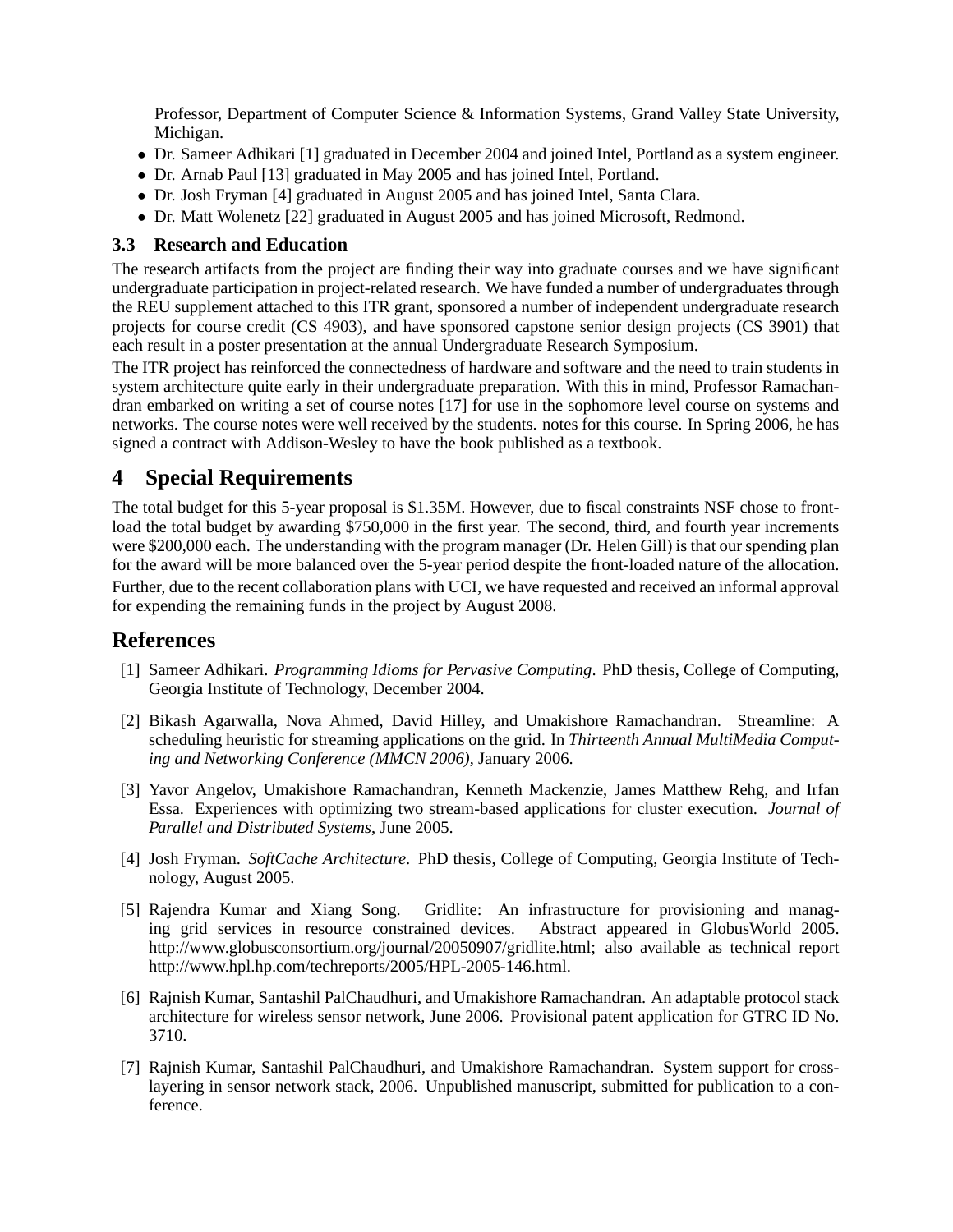- [8] Rajnish Kumar, Arnab Paul, and Umakishore Ramachandran. Fountain broadcast for wireless sensor networks. In *Proceedings of the Second International Workshop on Networked Sensing Systems (INSS 2005)*, San Diego, CA, June 2005.
- [9] Zachary Kurmas. *Generating and Analyzing Synthetic Workloads using Iterative Distillation*. PhD thesis, College of Computing, Georgia Institute of Technology, December 2004.
- [10] Martin Modahl, Bikash Agarwalla, T. Scott Saponas, Gregory Abowd, and Umakishore Ramachandran. Ubiqstack: a taxonomy for a ubiquitous computing software stack. *Personal and Ubiquitous Computing*, 10(1):21–27, February 2006.
- [11] Jin Nakazawa, W. Keith Edwards, Hideyuki Tokuda, and Umakishore Ramachandran. A bridging framework for universal interoperability in pervasive systems. In *26th International Conference on Distributed Computing Systems (ICDCS 2006)*, 2006. To Appear.
- [12] Jin Nakazawa, Hideyuki Tokuda, W. Keith Edwards, and Umakishore Ramachandran.  $g^2ui$ : A geographical user interface for multimedia exploration using diverse off-the-shelf devices, 2006. Unpublished manuscript, submitted for publication to a conference.
- [13] Arnab Paul. *Application of Error Correcting Codes to Distributed Pervasive Computing*. PhD thesis, College of Computing, Georgia Institute of Technology, December 2004.
- [14] Arnab Paul, Rajnish Kumar, and Umakishore Ramachandran. LAWN: A lightweight authentication protocol for wireless networks. In *Proceedings of the 4th IEEE International Conference on Network Computing Applications (NCA 05)*, July 2005.
- [15] Umakishore Ramachandran, Kathleen Knobe, Hasnain A. Mandviwala, and Nissim Harel. Distributed garbage collection for timestamped data. *IEEE Transactions on Parallel and Distributed Systems*, 2006. To Appear.
- [16] Umakishore Ramachandran, Rajnish Kumar, Matthew Wolenetz, Brian Cooper, Bikash Agarwalla, JunSuk Shin, Phillip Hutto, and Arnab Paul. Dynamic data fusion for future sensor networks. *IEEE Transactions on Sensor Networks*, 2006. To Appear.
- [17] Umakishore Ramachandran and Bill Leahy. Course notes for CS 2200 introduction to systems and networks, 2005. Draft of textbook for CS 2200, URL: http://swiki.cc.gatech.edu:8080/cs2200/1.
- [18] Umakishore Ramachandran, David Lillethun, Bin Liu, Jin Nakazawa, David Hilley, Seth Horrigan, and Brian Cooper. Mediabroker++: Pervasive computing middleware for dynamic injection, composition, and execution of stream transformations, 2006. Unpublished manuscript, submitted for publication to a conference.
- [19] Umakishore Ramachandran, Martin Modahl, Ilya Bagrak, Matthew Wolenetz, David Lillethun, Bin Liu, James Kim, Phillip Hutto, and Ramesh Jain. MediaBroker: a pervasive computing infrastructure for adaptive transformation and sharing of stream data. *Elsevier Journal on Pervasive and Mobile Computing, special issue*, 1(2):257–276, July 2005.
- [20] Junsuk Shin, Mostafa Ammar, and Umakishore Ramachandran. On improving the reliability of packet delivery in dense wireless sensor networks, 2006. Unpublished manuscript, submitted for publication to a conference.
- [21] Xiang Song and Rajendra Kumar. Gridlite: An infrastructure for provisioning and managing grid services in resource constrained devices. In *Proceedings of The 2006 International Conference on Grid Computing & Applications*, pages 127–133. CSREA Press, 2006.
- [22] Matthew Wolenetz. *Characterizing Middleware Mechanisms for Future Sensor Networks*. PhD thesis, College of Computing, Georgia Institute of Technology, August 2005.